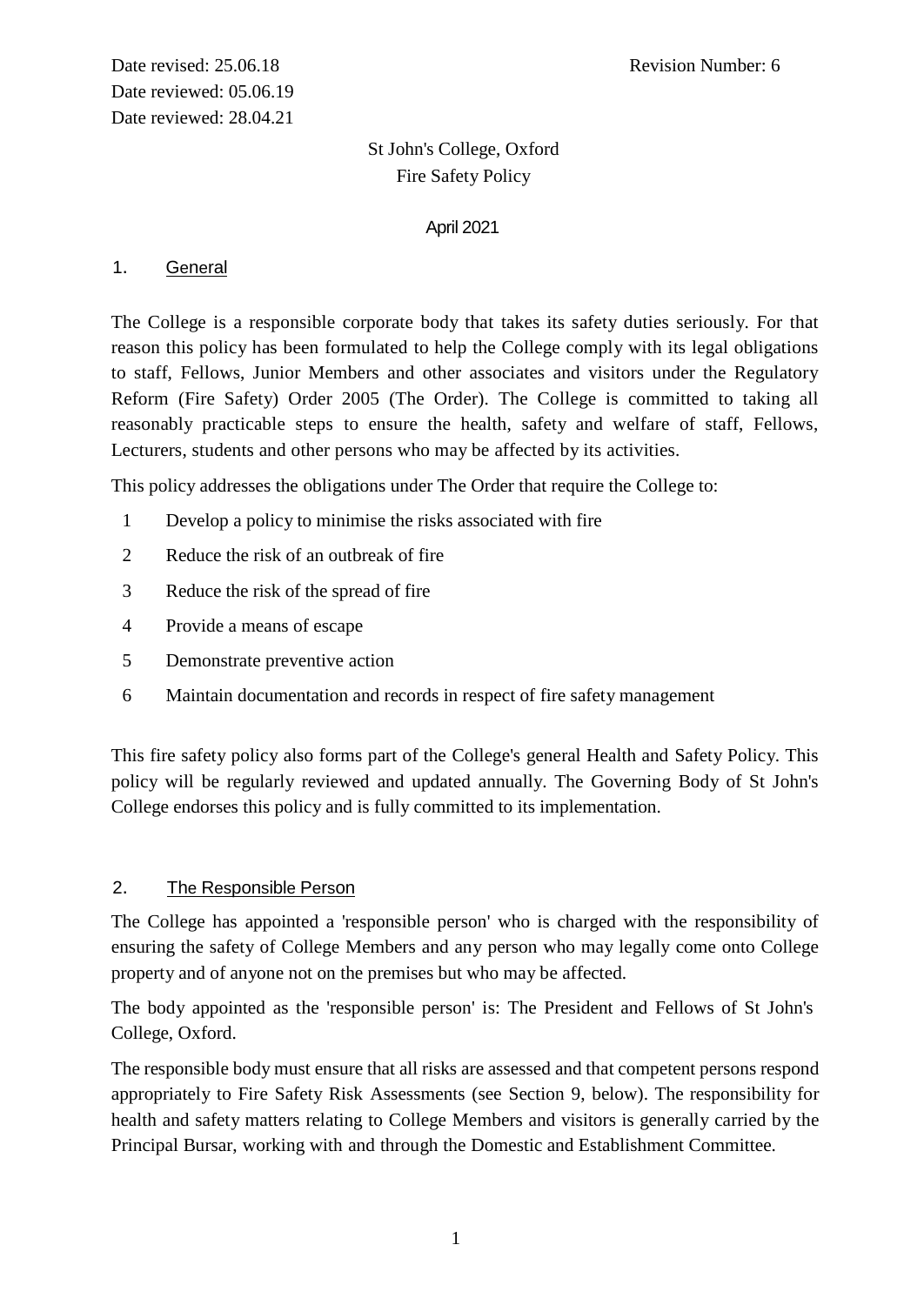### 3. Fire Marshals

The College's Fire Marshals are the Porters.

The Porters:

- 1 Are the first to be alerted in any emergency
- 2 Make contact with the Oxfordshire Fire and Rescue Service
- 3 Assist in evacuations
- 4 Provide essential information to the Oxfordshire Fire and Rescue Service
- 5 Organise fire-drills and assess the outcome
- 6 Monitor the system of Fire Alarms and respond appropriately

# 4. Competent Persons

The College will appoint and consult competent persons to carry out the following duties:

- 1 Administer and implement the results of any risk assessments
- 2 Assist Porters
- 3 Assist with fire drills
- 4 Review this policy annually

The competent persons will comprise the Domestic and Establishment Committee and its sub-Committee, which will include the Lodge Management, Senior Dean, Master of Works, Principal Bursar, Domestic Bursar; afforded by additional competent persons as necessary.

A competent person will only be regarded as competent if they have the appropriate level of experience and knowledge. Training and advice will be provided for nominated competent persons as necessary.

# 5. Documentation & Records

The College documents and keeps records to demonstrate that we have acted responsibly. The following records will be kept in good order, up to date and available for scrutiny at any time in the Works Office [WO], the Domestic Bursar [DB] and the Porters Lodge [PL] as appropriate:

- 1 This fire safety policy (this will also be lodged with all heads of department) [PL, DB, WO]
- 2 Fire evacuation procedures [PL]
- 3 Copies of all fire risk assessments [PL]
- 4 Records of all fire training [DB]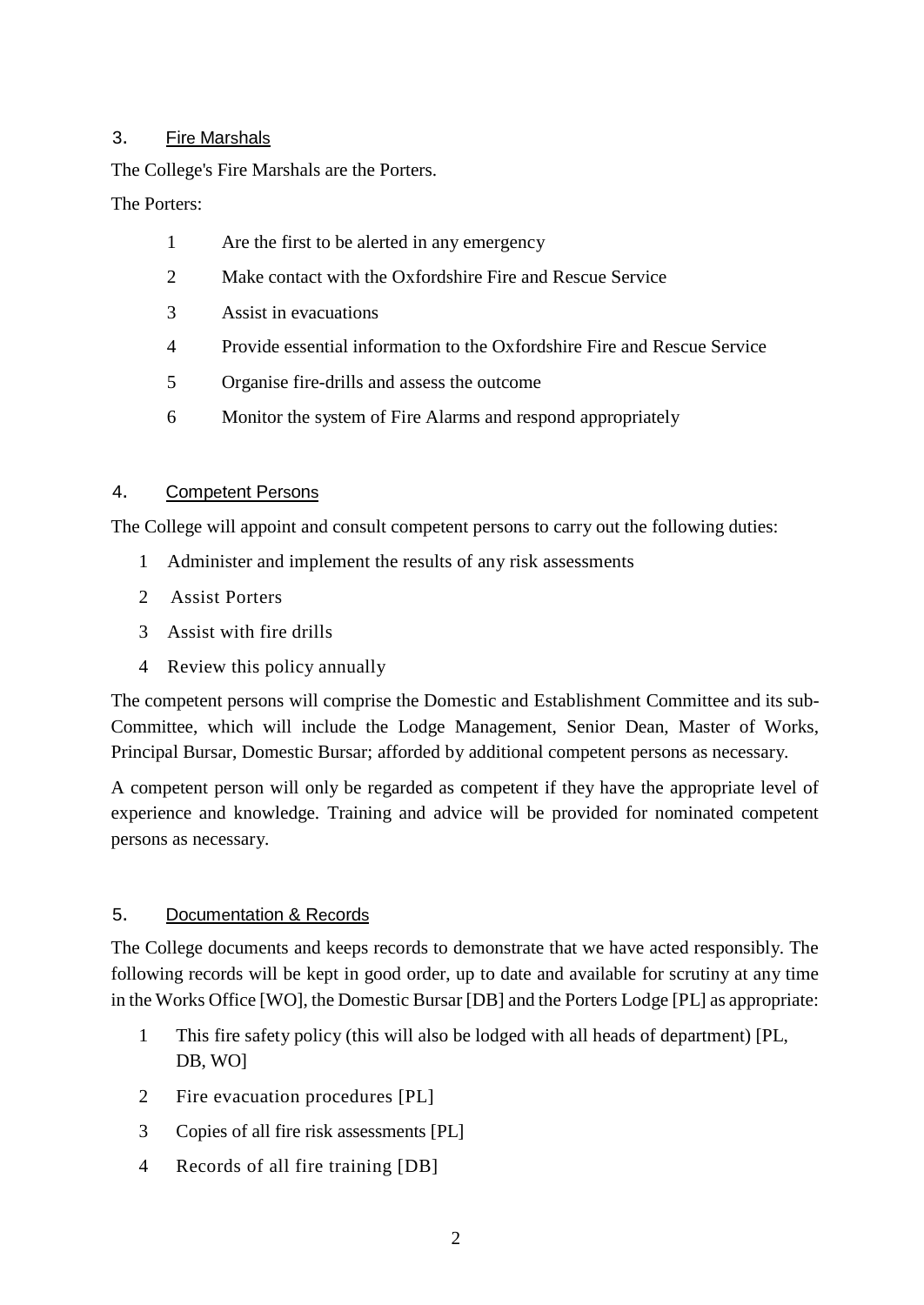- 5 A record of all fire drills (at least two per year), with a note of evacuation times and any comments [PL]
- 6 Records of weekly tests of fire alarms, final fire exits [PL]
- 7 Record of annual inspection and testing of all fire fighting equipment [WO]
- 8 Records of periodic tests of emergency lighting [WO]
- 9 Records of all scheduled and unscheduled maintenance of fire detection and alarm systems [PL]
- 10 Records of any unwanted alarm activations and action taken by the Lodge Management to maintain a separate list of all activations and pass information on for action where appropriate. [WO and PL and DB]
- 11 Plans of the College Buildings [WO]
- 12 Fire Plan Register detailing emergency services shut-off points [WO and PL]

# 6. Duties of the Staff, Fellows, Lecturers and Junior Members

All College Members have a duty to take reasonable steps to ensure that they do not place themselves or others at risk of harm. They are also expected to co-operate fully in complying with any procedures that the College may introduce as a measure to protect the safety and well-being of all College Members and visitors.

The College will treat any misuse of fire fighting or safety equipment as a serious disciplinary matter, for example, playing with and discharging fire extinguishers, propping open fire doors, disabling fire detection etc.

# 7. Communication

The College will ensure that all residents and any person it employs (directly or indirectly) are provided with all information related to fire safety, and consult with its members on all matters of fire safety policy and arrangements. It will keep staff informed of any changes that are made to its fire safety procedures and significant outcomes from the fire risk assessments. A fire safety briefing will form part of the induction training for new members of staff.

It will also ensure that all visitors to its premises are briefed in the evacuation procedures and not left alone unless they are aware of, and familiar with, all available escape routes. Information is provided in public spaces and rooms available to College visitors. Information is also provided as part of the general distribution of information to all Junior Members on their arrival.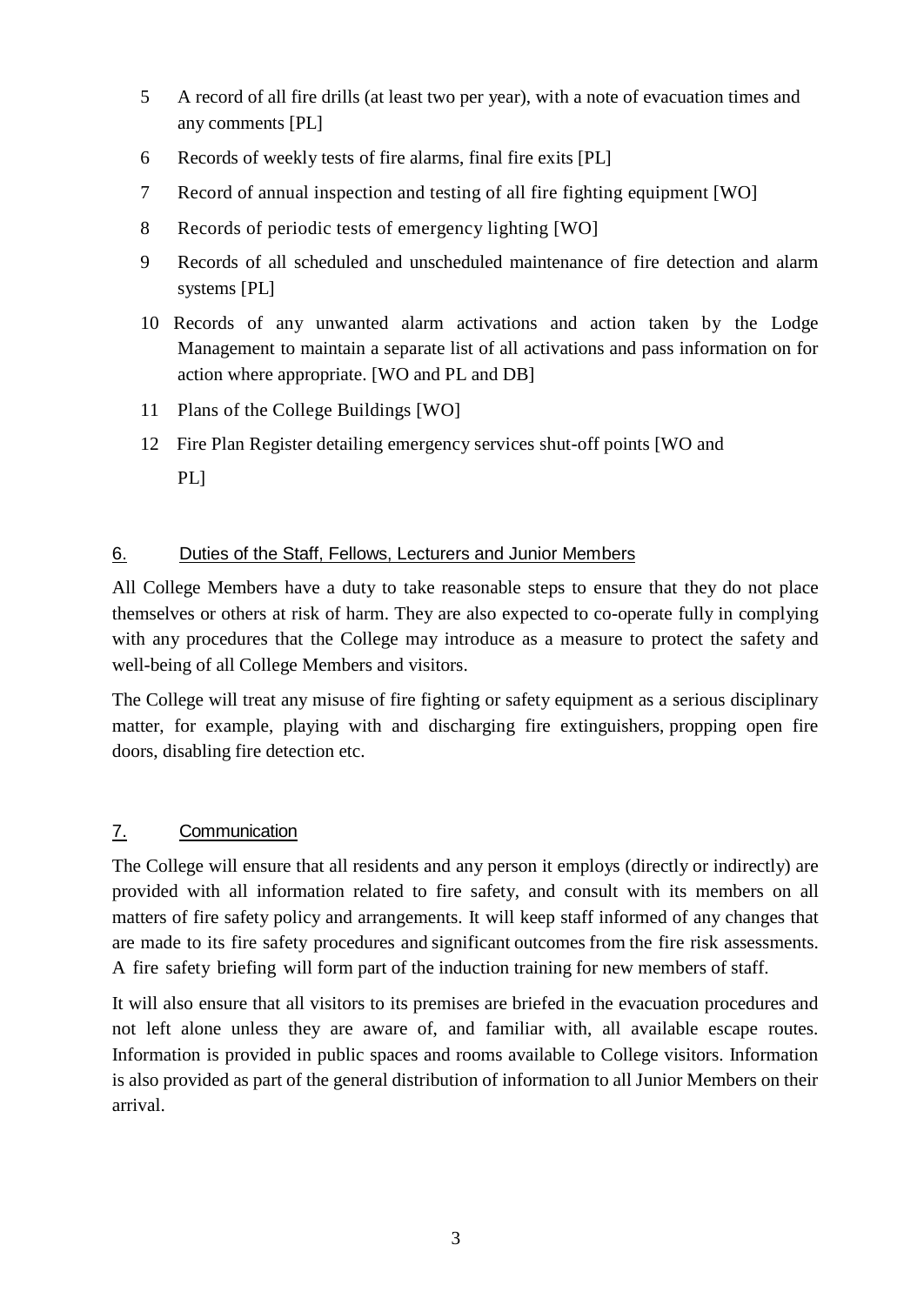#### 8. Procedures

The College has introduced the following procedures in order to maintain high standards of fire safety:

- 1 The fire evacuation procedures will be tested by means of a fire drill twice annually.
- 2 All staff and Junior Members of the College will be given a fire safety briefing, as part of the induction process. Employees will receive annual safety briefings. Further training will be supplied where there are any changes that may affect fire safety.
- 3 It is College policy that key employees will be trained in the use of fire extinguishers, whether or not they have been given specific fire fighting duties.
- 4 All escape routes will be established, kept in good working order and free from obstruction and combustible materials at all times. Operation of fire exit doors will be monitored and checked during fire evacuation procedures by the Lodge Porters.
- 5 Fire fighting equipment will be provided. In general this means fire extinguishers but additional provision of fire blankets may be made where deemed appropriate by the findings of a risk assessment.
- 6 All fire related equipment will be regularly serviced and maintained by a competent person or contractor. If any member of the College notices defective or missing equipment, they must report it to a competent person.
- 7 All available technological solutions to fire prevention will be examined by the College and innovative practices and equipment will be adopted as appropriate advice on available equipment and solutions will be sought at regular intervals from the College's Fire Advisors, external consultants and Architects.
- 8 An appropriate fire detection and alarm system will be provided. The type and extent of the alarm system provided will be based on the findings of the relevant risk assessment. Alarm systems will be tested regularly. Staff will be advised when a test is scheduled.
- 9 Emergency lighting will be provided for escape routes where applicable. The need for, and the extent of, the system will be determined by the findings of the relevant risk assessment.
- 10 The risk of fire spread will be controlled by the provision of fire resisting construction, and/or fire/smoke resisting doors. These provisions will be kept in good order as part of our regular maintenance schedule. All College Members are required to ensure that any fire door provided remains closed at all times.
- 11 Any other safety systems provided will be checked regularly to ensure correct